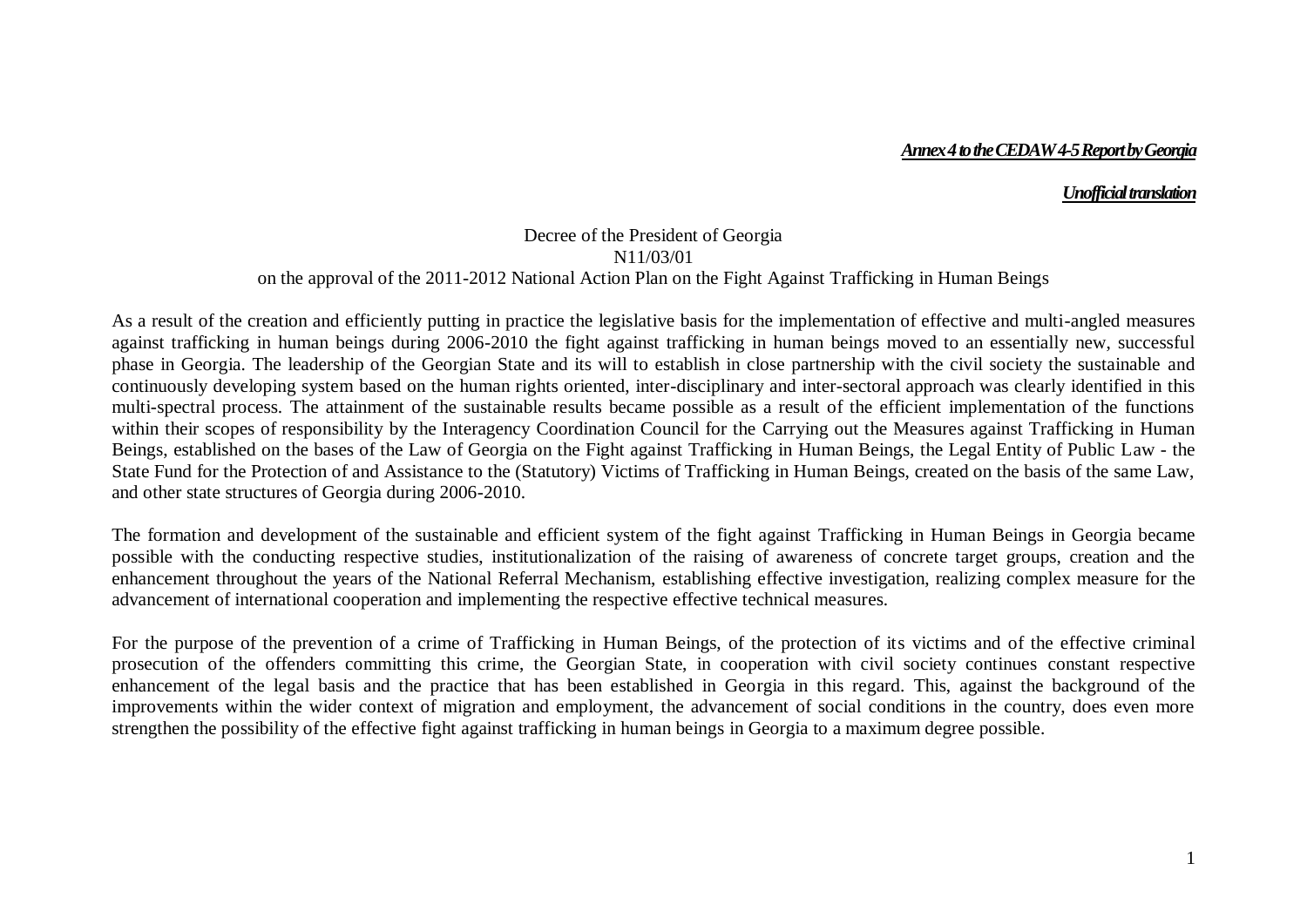In order to further reinforce the results of the 2006-2010 achievements and to continue the fight against newly identified appearances of the crime of Trafficking in Human Beings, the enclosed 2011-2011 National Action Plan on the Fight against Trafficking in Human Beings shall be approved.

Mikheil Saakashvili

Approved by the Decree N11/03/01 of the President of Georgia

| Goal               | <b>Expected result</b> | <b>Activity</b>                            | Implementer                   | <b>Indicators</b> | <b>Time-line</b>      |
|--------------------|------------------------|--------------------------------------------|-------------------------------|-------------------|-----------------------|
| 1. Prevention      | 1. Wide                | 1.1. Conducting informational-             | 1.1. Coordination             | 1.1. Number of    | 1.1. Throughout the   |
| <sub>of</sub>      | accessibility of the   | educational campaign about Trafficking     | Council for the Carrying      | campaigns, the    | implementation of the |
| <b>Trafficking</b> | information with       | in Human Beings, including about the       | out the Measures against      | area of the       | <b>Action Plan.</b>   |
| in Human           | regard to the crime    | services established for the assistance to | Trafficking in Human          | coverage of the   |                       |
| <b>Beings</b>      | of Trafficking in      | victims of Trafficking in Human Beings     | Beings (hereinafter - the     | campaigns.        |                       |
|                    | Human Beings and       | in State language and minority             | Coordination Council);        |                   |                       |
|                    | the methods of         | languages production of Public Service     | Legal Entity of Public        |                   |                       |
|                    | fighting against it    | Announcements, radio and TV                | Law - the State Fund for      |                   |                       |
|                    |                        | programmes, including via using the        | the Protection of and         |                   |                       |
|                    |                        | local (regional) sources of information    | Assistance to Victims of      |                   |                       |
|                    |                        | of Georgia;                                | <b>Trafficking in Persons</b> |                   |                       |
|                    |                        |                                            | (hereinafter - the Fund);     |                   |                       |
|                    |                        |                                            | <b>Legal Entity of Public</b> |                   |                       |
|                    |                        |                                            | Law - the Public              |                   |                       |
|                    |                        |                                            | <b>Broadcaster</b>            |                   |                       |
|                    |                        |                                            |                               |                   |                       |

2011-2012 National Action Plan on the Fight against Trafficking in Human Beings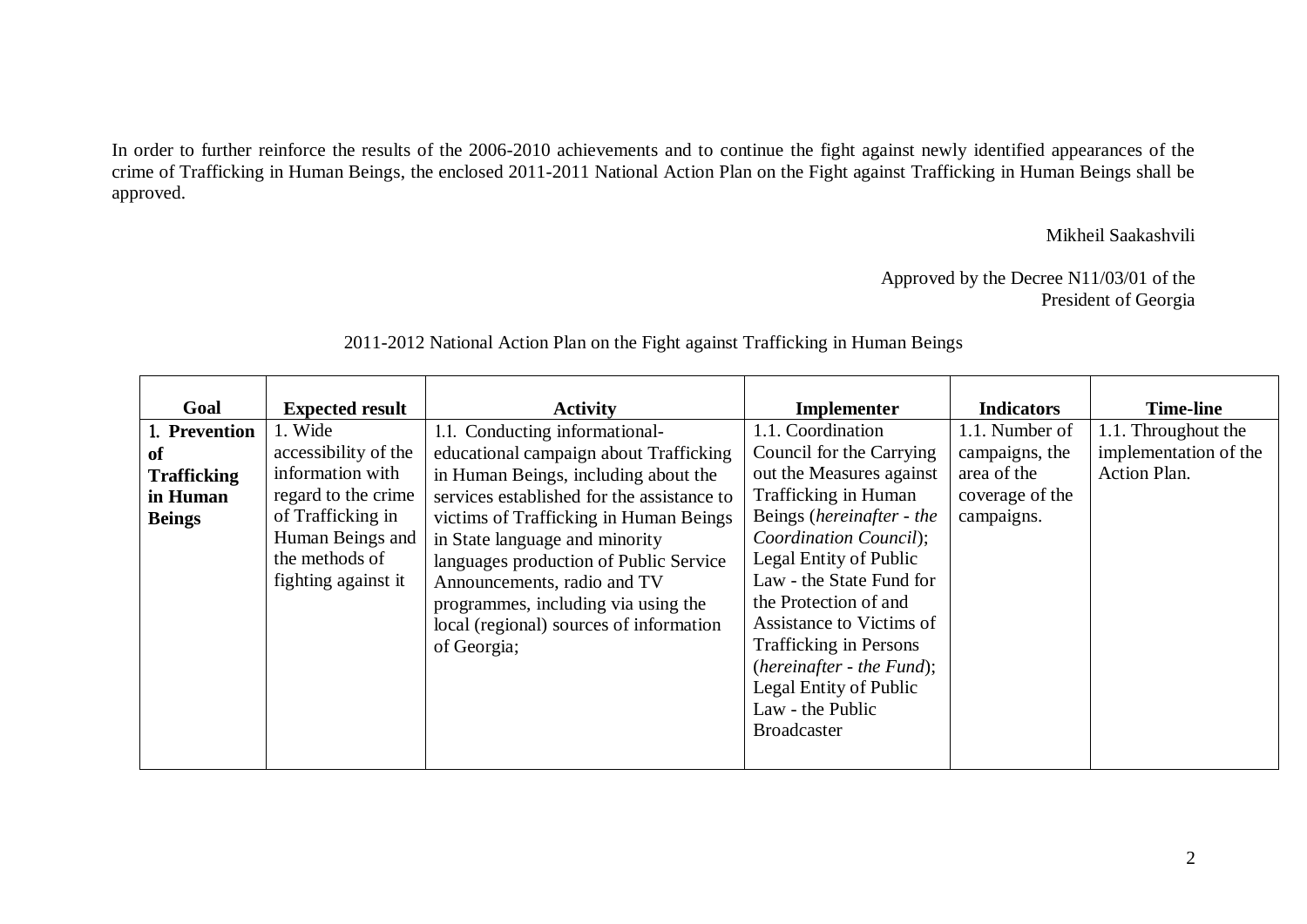|  | 1.2. Preparation and distribution of                                                                                                                                                                                                                                                                                                                         | (in partnership with the<br>interested NGOs and<br>international<br>organizations).<br>1.2. drafting: Legal                                                                                                                                                                               | 1.2. Types of                                                                | 1.2. II half of 2011, I |
|--|--------------------------------------------------------------------------------------------------------------------------------------------------------------------------------------------------------------------------------------------------------------------------------------------------------------------------------------------------------------|-------------------------------------------------------------------------------------------------------------------------------------------------------------------------------------------------------------------------------------------------------------------------------------------|------------------------------------------------------------------------------|-------------------------|
|  | printed material via the territorial<br>services of the Legal Entity of Public<br>Law within the Ministry of Justice of<br>Georgia - Civil Registry Agency,<br>diplomatic representations of Georgia,<br>tourist and employment agencies<br>working in Georgia, Georgia's State<br>border crossing points, and other<br>potential places of risk in Georgia; | <b>Entity of Public Law</b><br>within the Ministry of<br>Justice of Georgia - Civil<br>Registry Agency,<br>Ministry of Foreign<br>Affairs of Georgia,<br>Ministry of Internal<br>Affairs, the Fund<br>(in partnership with the<br>interested NGOs and<br>international<br>organizations). | the printed<br>material (among<br>others for<br>different target<br>groups). | half of 2012.           |
|  |                                                                                                                                                                                                                                                                                                                                                              | 1.2.1. distribution:<br>Ministry of Justice of<br>Georgia, Ministry of<br>Foreign Affairs of<br>Georgia, Ministry of<br>Internal Affairs of<br>Georgia, the Fund<br>(in partnership with the                                                                                              | 1.2.1. The<br>distribution<br>area.                                          | 1.2.1. II half of 2012. |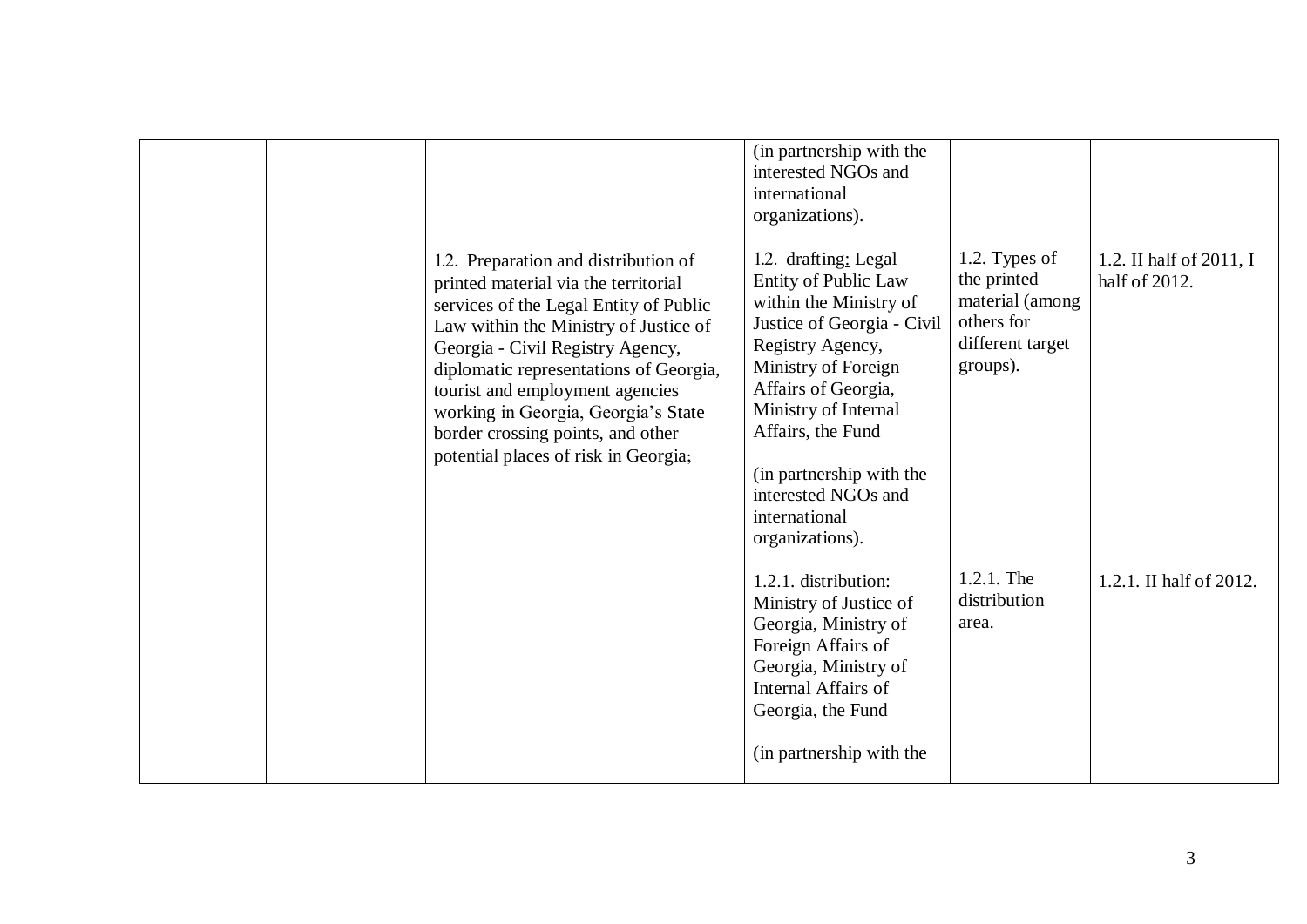|  | 1.3. Holding public discussions in the<br>higher education institutions                                                                                                                                                                                                                                                                                                                                 | interested NGOs and<br>international<br>organizations).<br>1.3. Coordination<br>Council, the Fund.                                                                                                                                                                  | 1.3. Number of<br>public                               | 1.3. Throughout the                       |
|--|---------------------------------------------------------------------------------------------------------------------------------------------------------------------------------------------------------------------------------------------------------------------------------------------------------------------------------------------------------------------------------------------------------|---------------------------------------------------------------------------------------------------------------------------------------------------------------------------------------------------------------------------------------------------------------------|--------------------------------------------------------|-------------------------------------------|
|  | (universities) on the topic of trafficking<br>in human beings                                                                                                                                                                                                                                                                                                                                           | (in partnership with the<br>interested NGOs and<br>international<br>organizations).                                                                                                                                                                                 | discussions held                                       | implementation of the<br>Action Plan.     |
|  | 1.4 Holding information campaign on<br>the mechanisms of regular/legal stay<br>and legal employment in other states,<br>among others for the internally<br>displaced persons from the occupied<br>territories of Georgia, via the<br>Information-Consultation Centres of the<br>Ministry of Internally Displaced<br>Persons from the Occupied Territories,<br>Accommodation and Refugees of<br>Georgia. | 1.4. Ministry of Foreign<br>Affairs of Georgia,<br>Ministry of Internally<br>Displaced Persons from<br>the Occupied Territories,<br>Accommodation and<br>Refugees of Georgia<br>(in partnership with the<br>interested NGOs and<br>international<br>organizations). | 1.4. Number of<br>persons register<br>ofr the services | 1.4. II half of 2011,<br>throughout 2012. |
|  |                                                                                                                                                                                                                                                                                                                                                                                                         |                                                                                                                                                                                                                                                                     |                                                        |                                           |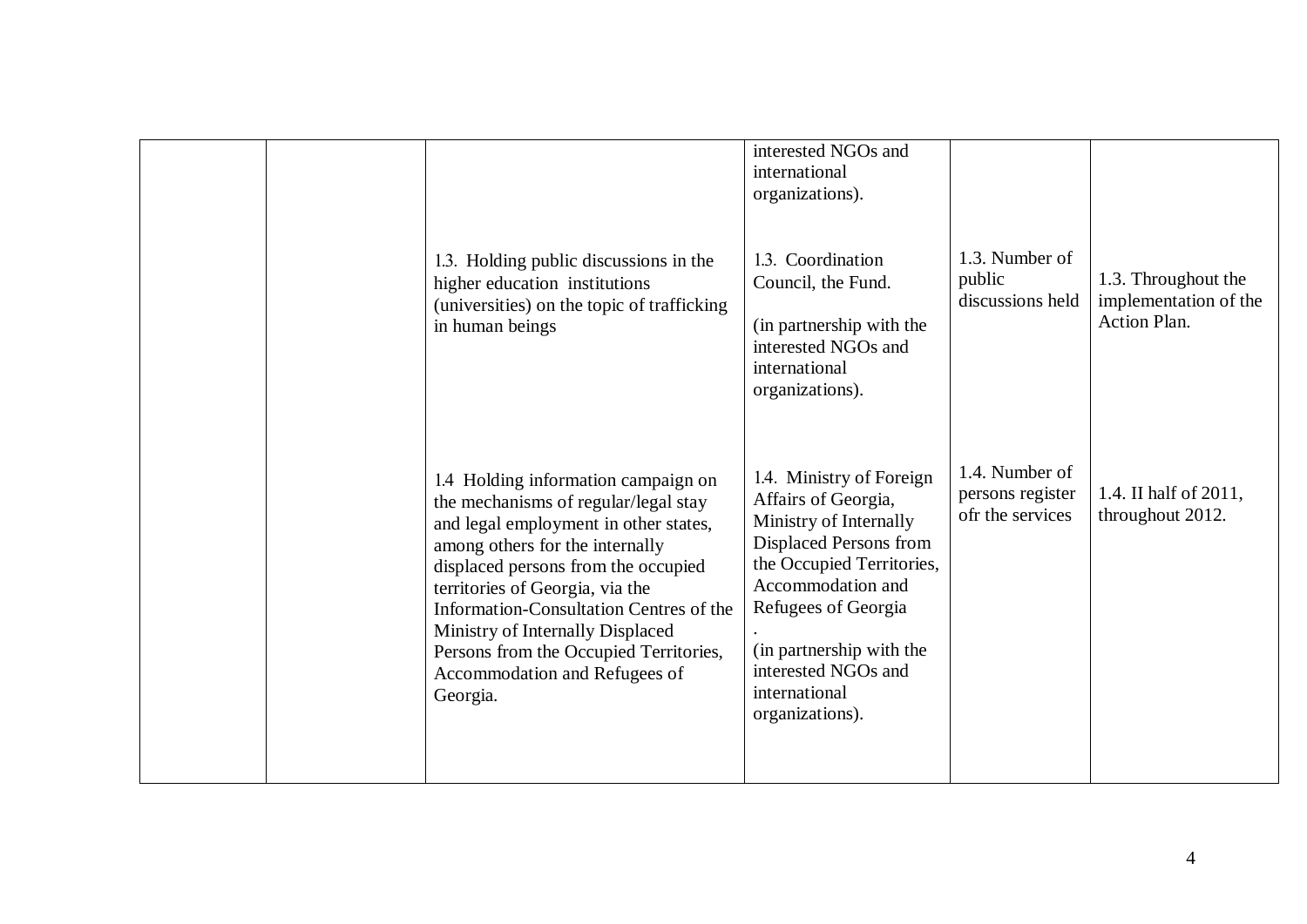|                                                                                   | 2. Provided<br>knowledge about<br>the mechanisms of<br>prevention of<br>trafficking in<br>human beings to<br>minors. | 2.1 Teaching of issues on the<br>Trafficking in Human Beings envisaged<br>by the National Teaching Plan in the<br>general education institutions (schools).            | 2.1. Ministry of<br><b>Education and Science</b><br>of Georgia.                                             | 2.1. Number of<br>general<br>educational<br>institutions<br>(schools). | 2.1. II half of 2011,<br>throughout 2012.                      |
|-----------------------------------------------------------------------------------|----------------------------------------------------------------------------------------------------------------------|------------------------------------------------------------------------------------------------------------------------------------------------------------------------|-------------------------------------------------------------------------------------------------------------|------------------------------------------------------------------------|----------------------------------------------------------------|
|                                                                                   |                                                                                                                      | 2.2 Undertaking educational activities<br>in educational institutions for children<br>and children shelters.                                                           | 2.2. Ministry of Labour,<br><b>Health and Social</b><br>Protection of Georgia                               | 2.2. The<br>measures<br>undertaken.                                    | 2.2. II half of 2011,<br>throughout 2012.                      |
|                                                                                   |                                                                                                                      |                                                                                                                                                                        | (in partnership with the<br>interested NGOs,<br>international<br>organizations and<br>independent experts). |                                                                        |                                                                |
| 2. Protection<br>of victims of<br><b>Trafficking</b><br>in Human<br><b>Beings</b> | 3. Efficient<br>functioning of<br>shelters for victims<br>of Trafficking in<br>Human Beings.                         | 3. Periodic monitoring of functioning of<br>shelters with the purpose of their further<br>enhancement and, in cases of need, the<br>planning of the respective action. | 3. Ministry of Labour,<br><b>Health and Social</b><br>Protection of Georgia,<br>the Fund                    | 3. The<br>monitoring<br>undertaken and<br>the results<br>attained.     | Throughout the<br>implementation of the<br><b>Action Plan.</b> |
|                                                                                   |                                                                                                                      |                                                                                                                                                                        | (in partnership with the<br>interested NGOs and                                                             |                                                                        |                                                                |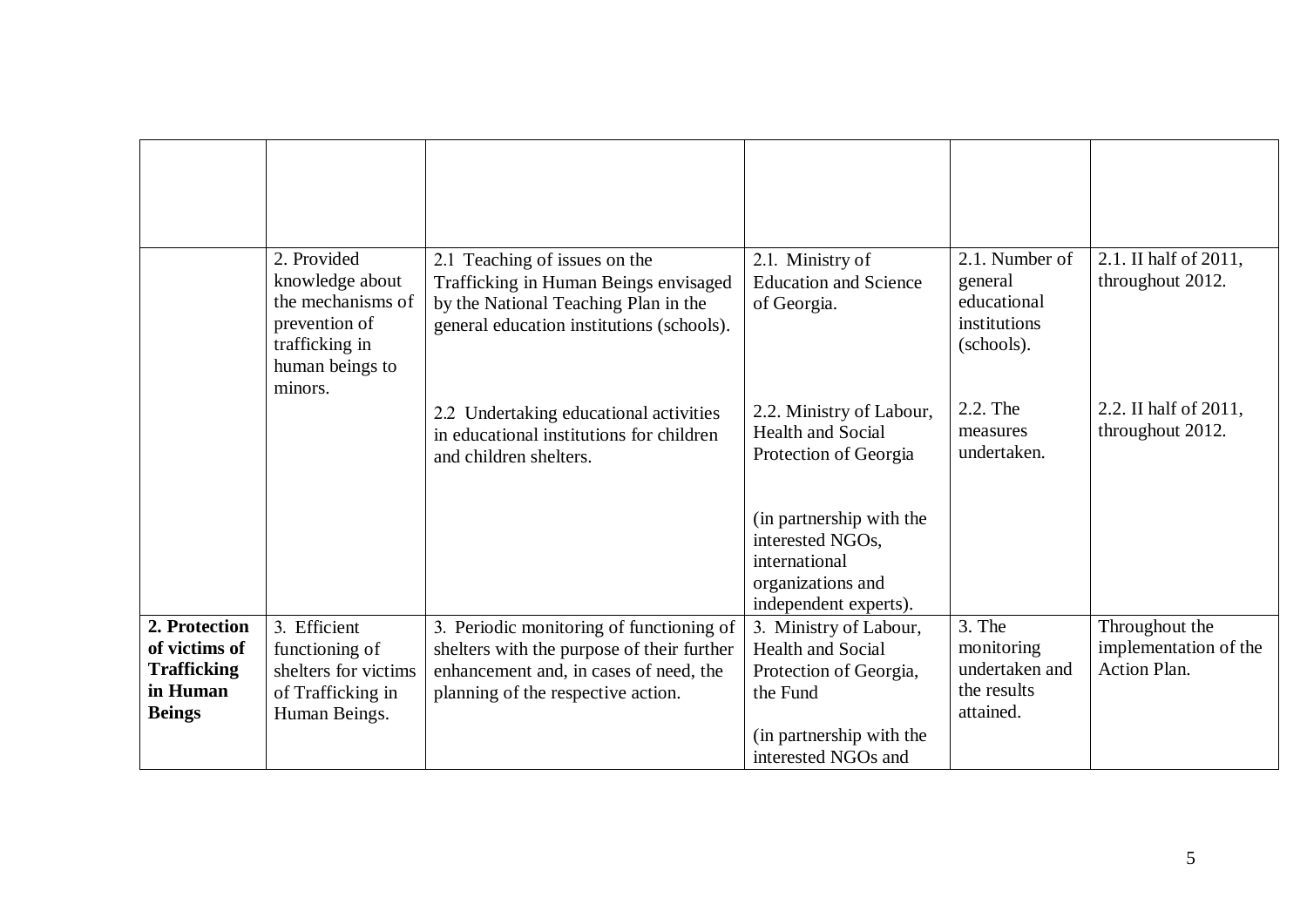|                                                                                                                                                        |                                                                                                                                                                                                                                                                                                                                                                                                                                                                                                 | international<br>organizations).                                                                                                                                                                                                                                                       |                                                                                                                                                                                                |                                                            |
|--------------------------------------------------------------------------------------------------------------------------------------------------------|-------------------------------------------------------------------------------------------------------------------------------------------------------------------------------------------------------------------------------------------------------------------------------------------------------------------------------------------------------------------------------------------------------------------------------------------------------------------------------------------------|----------------------------------------------------------------------------------------------------------------------------------------------------------------------------------------------------------------------------------------------------------------------------------------|------------------------------------------------------------------------------------------------------------------------------------------------------------------------------------------------|------------------------------------------------------------|
| 4. Voluntary and<br>safe return to<br>countries of origin<br>of victims of<br>Trafficking in<br>Human Beings and<br>support to their<br>reintegration. | 4.1. Supporting safe voluntary return of<br>nationals of Georgia/stateless persons<br>permanently residing in Georgia, being<br>(statutory) victims of trafficking in<br>Human Beings, to Georgia.                                                                                                                                                                                                                                                                                              | 4.1. Ministry of Foreign<br>Affairs of Georgia,<br>Ministry of Finance of<br>Georgia, Legal Entity of<br>Public Law within the<br>Ministry of Justice of<br>Georgia - Civil Registry<br>Agency.<br>(in partnership with the<br>interested NGOs and<br>international<br>organizations). | 4.1. Number of<br>returned<br>nationals of<br>Georgia                                                                                                                                          | 4. Throughout the<br>implementation of the<br>Action Plan. |
|                                                                                                                                                        | 4.2. Supporting safe voluntary return of<br>nationals of other states/stateless<br>persons, permanently residing in other<br>countries, being (statutory) victims of<br>Trafficking in Human Beings, to their<br>countries of origin (nationality or<br>permanent residence) and within the<br>scope possible referring them to the<br>institutions providing care and support<br>in their countries of destination.<br>4.3. Renewal and further advancement<br>of Assistance and Reintegration | 4.2. Ministry of Foreign<br>Affairs of Georgia, the<br>Fund, Ministry of<br>Finance of Georgia.<br>4.3. The Fund, Ministry<br>of Finance of Georgia.                                                                                                                                   | 4.2. Number of<br>returned<br>nationals of<br>other<br>states/stateless<br>persons, being<br>(statutory)<br>victims of<br>Trafficking in<br><b>Human Beings</b><br>4.3. Renewed<br>Programmes. |                                                            |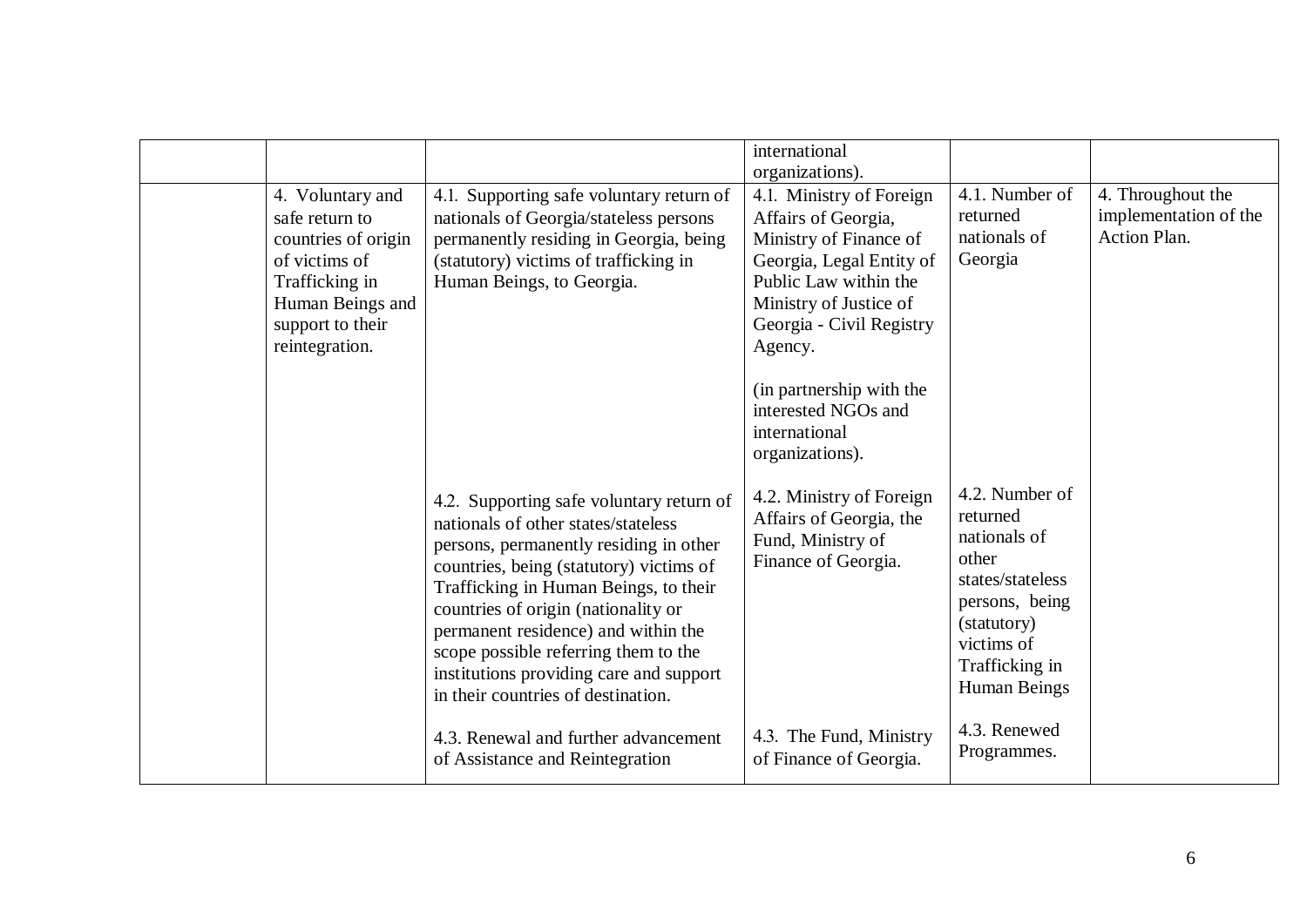|                    |                  | Programmes for victims of Trafficking     |                              |                 |                       |
|--------------------|------------------|-------------------------------------------|------------------------------|-----------------|-----------------------|
|                    |                  | in Human Beings.                          | (in partnership with the     |                 |                       |
|                    |                  |                                           | interested NGOs and          |                 |                       |
|                    |                  |                                           | international                |                 |                       |
|                    |                  |                                           | organizations).              |                 |                       |
| 3. Effective       | 5. The newest    | 5. Conducting special trainings and       | 5. Ministry of Labour,       | 5. Increased    | 5. Throughout the     |
| <b>Prosecution</b> | methodologies of | within the scope possible conducting      | Health and Social            | professional    | implementation of the |
| <b>of</b>          | fighting against | study visits on fighting Trafficking in   | Protection of Georgia,       | knowledge, as a | <b>Action Plan</b>    |
| <b>Trafficking</b> | the crime of     | Human Beings, to learn the most up to     | Ministry of Internal         | result of       |                       |
| in Human           | Trafficking in   | date trends and methods of fighting       | Affairs of Georgia,          | trainings,      |                       |
| <b>Beings</b>      | Human Beings are | against Trafficking in Human Beings       | Ministry of Justice of       | number of       |                       |
|                    | instituted.      | for the following target groups:          | Georgia, Legal Entity of     | trainings       |                       |
|                    |                  |                                           | Public Law - Public          | conducted.      |                       |
|                    |                  | a) Health sector staff;                   | Broadcaster, Ministry of     |                 |                       |
|                    |                  | b) Ministry of Internal Affairs' Staff;   | <b>Education and Science</b> |                 |                       |
|                    |                  | c) Prosecutors;                           | of Georgia, Ministry of      |                 |                       |
|                    |                  | d) Representatives of the sources of      | Foreign Affairs of           |                 |                       |
|                    |                  | mass information;                         | Georgia, Legal Entity of     |                 |                       |
|                    |                  | e) Staff of the general educational       | Public Law - High            |                 |                       |
|                    |                  | institutions of the Ministry of Education | School of Justice            |                 |                       |
|                    |                  | and Science;                              |                              |                 |                       |
|                    |                  | f) Staff of diplomatic services of        | (in partnership with the     |                 |                       |
|                    |                  | Georgia;                                  | interested NGOs and          |                 |                       |
|                    |                  | g) Judges.                                | international                |                 |                       |
|                    |                  |                                           |                              |                 |                       |
|                    |                  |                                           | organizations).              |                 |                       |
|                    |                  |                                           |                              |                 |                       |
|                    |                  |                                           |                              |                 |                       |
|                    |                  |                                           |                              |                 |                       |
|                    |                  |                                           |                              |                 |                       |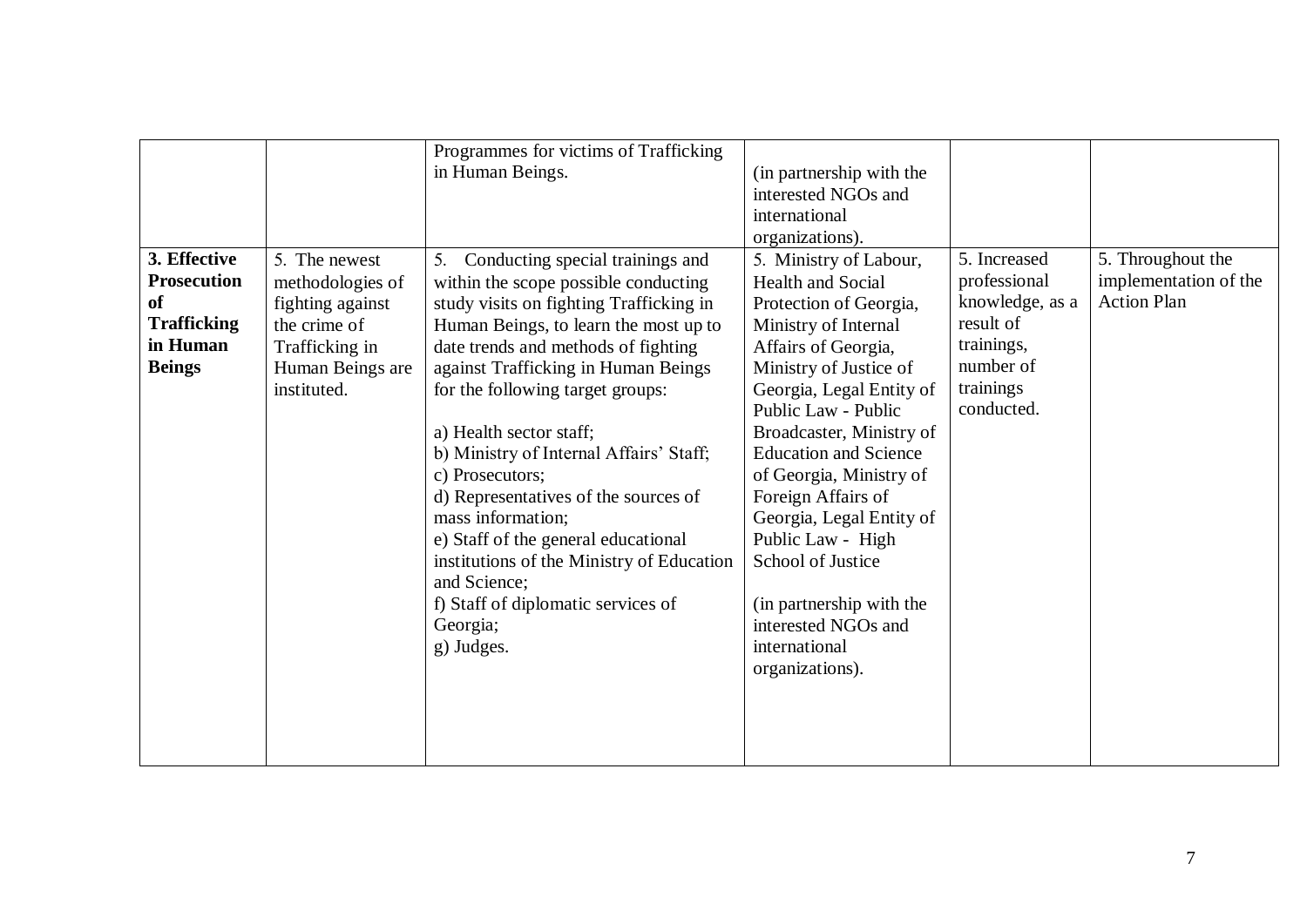|                   | 6. Further<br>upgrading of<br>investigative<br>techniques of a<br>crime of<br>Trafficking in<br>Human Beings<br>replying to the<br>current trends of<br>the crime. | 6.1. The generalised analysis of cases of<br>Trafficking in Human Beings, including<br>of the data of (statutory) victims, with<br>observing their anonymity, putting<br>emphasis on places of their origin,<br>reasons for become victims, including<br>investigation and criminal prosecution<br>of offenders committing Trafficking in<br>Human Beings. | 6.1. Ministry of Internal<br>Affairs of Georgia,<br>Prosecution Service of<br>Georgia                                                                                                                        | $6.1$ . The<br>document of<br>analysis                                                    | 6. Throughout the<br>implementation of the<br><b>Action Plan</b>                            |
|-------------------|--------------------------------------------------------------------------------------------------------------------------------------------------------------------|------------------------------------------------------------------------------------------------------------------------------------------------------------------------------------------------------------------------------------------------------------------------------------------------------------------------------------------------------------|--------------------------------------------------------------------------------------------------------------------------------------------------------------------------------------------------------------|-------------------------------------------------------------------------------------------|---------------------------------------------------------------------------------------------|
|                   |                                                                                                                                                                    | 6.2. Cooperation in criminal<br>proceedings with the law enforcement<br>authorities of other states.                                                                                                                                                                                                                                                       | 6.2. Prosecution Service<br>of Georgia                                                                                                                                                                       | 6.2. Types of<br>cooperation,<br>number of<br>mutual legal<br>assistance<br>requests sent |                                                                                             |
| 4.<br>Cooperation | 7. The planning of<br>activities based on<br>the results of the<br>monitoring of<br>implementation of<br>the Action Plan by<br>the state bodies.                   | 7.1. Preparation of the quarterly reports<br>by the state bodies about the<br>implementation of the actions envisaged<br>this Action Plan and submission to the<br>Coordination Council;                                                                                                                                                                   | 7.1. Ministry of Internal<br>Affairs of Georgia,<br>Ministry of Labour,<br><b>Health and Social</b><br>Protection, Ministry of<br>Foreign Affairs of<br>Georgia, Ministry of<br><b>Education and Science</b> | 7.1. The<br>prepared<br>reports.                                                          | 7. On the quarterly<br>bases, throughout the<br>implementation of the<br><b>Action Plan</b> |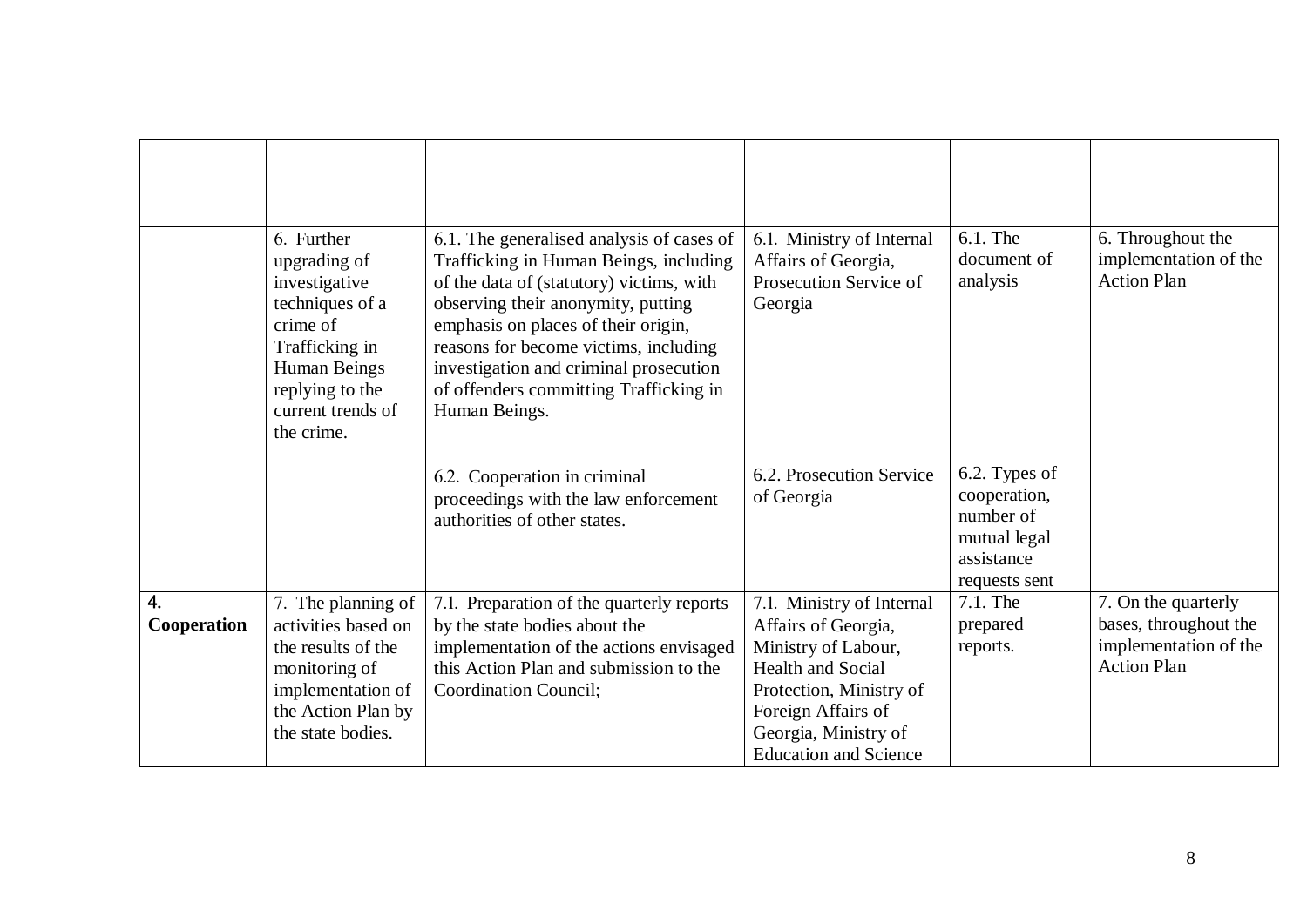|                               |                                                                                                                                                                                          | of Georgia, Office of the<br><b>Chief Prosecutor of</b><br>Georgia, Ministry of<br>Justice of Georgia, the<br>Fund, Ministry of<br>Finance of Georgia.                    |                                                      |                                                                  |
|-------------------------------|------------------------------------------------------------------------------------------------------------------------------------------------------------------------------------------|---------------------------------------------------------------------------------------------------------------------------------------------------------------------------|------------------------------------------------------|------------------------------------------------------------------|
|                               | 7.2. The supervision of the<br>implementation of the Action Plan,<br>evaluation and where necessary,<br>elaboration of the additional<br>recommendations by the Coordination<br>Council; | 7.2. Coordination<br>Council                                                                                                                                              | 7.2. Elaborated<br>recommendatio<br>ns.              |                                                                  |
|                               | 7.3 Coordination and further<br>enhancement of cooperation within the<br>National Referral Mechanism.                                                                                    | 7.3 The Fund.<br><b>Coordination Council</b><br>(in partnership with the<br>interested NGOs and<br>international<br>organizations).                                       | 7.3 Number of<br>referred<br>(statutory)<br>victims. |                                                                  |
| 8. Coordinated<br>activities. | 8. Cooperation of respective agencies<br>of the Government of Georgia with<br>other states, international organizations<br>and NGOs.                                                     | 8. Coordination Council,<br>Ministry of Foreign<br>Affairs of Georgia,<br>Ministry of Internal<br>Affairs of Georgia, The<br>Prosecution Service of<br>Georgia, the Fund. | 8. Number of<br>activities<br>undertaken.            | 8. Throughout the<br>implementation of the<br><b>Action Plan</b> |
| 9. The prepared               | 9.1. The coordination of special analysis                                                                                                                                                | 9. Coordination Council                                                                                                                                                   | 9.1. The                                             | 9.1. I half of 2012.                                             |